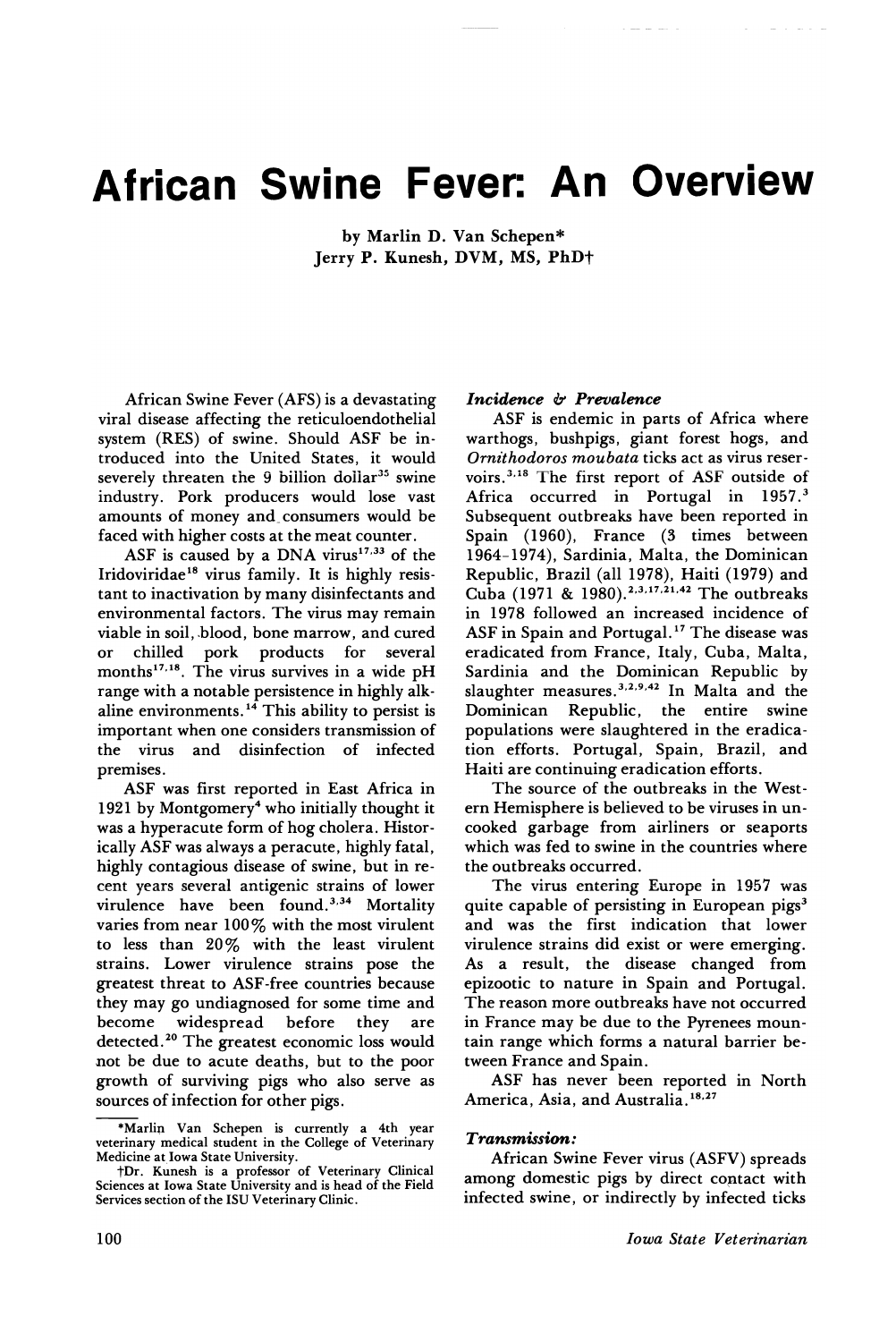of the genus *Ornithodoros*<sup>3,17,18,41</sup>, aerosols<sup>41</sup>, infected pens<sup>3</sup>, contaminated feed and water<sup>3,18</sup> (including uncooked garbage containing infected swine material), personnel, and contaminated equipment.<sup>18</sup>

Once ASF is established in domestic swine, it usually spreads rapidly due to the short incubation period (5-15 days) and direct transmission.<sup>3</sup> The rate of spread of the disease through a herd is directly proportional to the virulence of the particular strain.<sup>18</sup> The<br>virus is present in high titers in virus is present in high titers in nasopharyngeal secretions at the onset of clinical signs, and with contact transmission the main route of viral invasion is considered to be the upper respiratory tract. Invasion through the lower respiratory and alimentary tracts is also possible.  $3,41$ 

ASFV is an arbovirus<sup>10</sup>; therefore a major factor in persistence in an area is its ability to<br>survive in arthropods.<sup>10</sup> In Africa, survive in  $arthropods.<sup>10</sup>$ transmission to domestic pigs is primarily by *Ornithodoros moubata3* ,17,18, an argasid tick. It appears that warthogs are the source for the ticks, which in turn, infect domestic swine<sup>18</sup>. Other work has shown that viremias in warthogs are usually too low to infect ticks<sup>26</sup>, in which case maintenance within the tick population becomes more important. Sexual (via seminal fluid) and transovarial tick-totick transmission as well as transstadial maintenance have been shown to occur. 13,18,26 Some ticks retain the virus and are able to transmit it to swine for at least 8 years. <sup>18</sup> In Spain and Portuga, 1 O. *erraticus* is the species which has become the viral reservoir.<sup>17</sup>

Research has been done attempting to ascertain whether external parasites indigenous to the United States are able to transmit and maintain ASFV. <sup>10</sup> *A mblyoma* spp., ixodid ticks which were studied because they are common livestock pests, ingest large amounts of blood, but maintain the virus only a short time, therefore no transmission to swine was observed. *Ornithodoros coriaceus* ticks maintain the virus transstadially and transmit the virus to swine experimentally. Eight other *Ornithodoros* spp. parasitic to mammals exist in the US, therefore a number of potential ASFV vectors may be present in this country. *Hematopinus suzs,* the hog louse, harbors the virus, but does not transmit it experimentally. However, the fact that it is harbored would lead one to suspect that the virus could potentially be transmitted.

Airborne transmission of ASFV has been demonstrated over distances up to 2.3 meters,<sup>41</sup> so this type of transmission may occur only in intensive swine-raising facilities where swine are closely confined. Pig movement and splashing of excreta are ways in which infective aerosols are generated.

Swine which survive the initial infection period remain infected, and they or the pork products produced from them are sources of virus for other swine.

# *Clinical Description*

With virulent strains of ASFV, often the first indication the disease is present is finding a pig dead. <sup>18</sup> More commonly a high fever  $(105^{\circ}F)^{18}$  appears abruptly following the short incubation period and persists for about 4 days. Pigs are usually depressed, weak, and have reduced appetites<sup>18</sup>, although some pigs reportedly continue to eat and drink and remain quite alert until they are near death.<sup>17</sup> Extreme weakness of the hindquarters with difficulty in walking is an early and characteristic sign.3 Coordination is retained in the front legs and affected pigs may walk on them, dragging themselves around. Hyperemia and cyanotic blotching of the skin over the snout, ears, hindquarters, fetlocks, and under the belly is common.<sup>17</sup> Pigs may huddle, but not as severely as they do with hog cholera. <sup>17</sup> The respiratory rate increases along with the temperature and respiration appears to become painful after 2-4 days. Coughing and dyspnea are common.<sup>17,18</sup> Rapid pulse rates and serous to mucopurulent ocular and nasal discharges are seen.3 Diarrhea, dysentery, and vomiting occur in some cases. The diarrhea initially is mucoid, but often becomes bloody. Once bloody diarrhea is observed, the prognosis is poor.<sup>18</sup> Ninety percent of pregnant sows will abort regardless of the stage of gestation. <sup>17</sup> Petechial and ecchymotic hemorrhages may be seen on membranes and skin of the aborted fetuses. <sup>18</sup>

Virulent strains of ASFV usually cause death within a day or two after the appearance of obvious clinical signs and are often preceded by convulsions.3.

Temperatures of pigs surviving low virulence strains return to normal in 2-3 weeks,<sup>22</sup> but are usually intermittently febrile due to being chronically infected. Chronically infected pigs become emaciated, develop soft edematous swellings over limb joints and

*Issue No.3, 1981*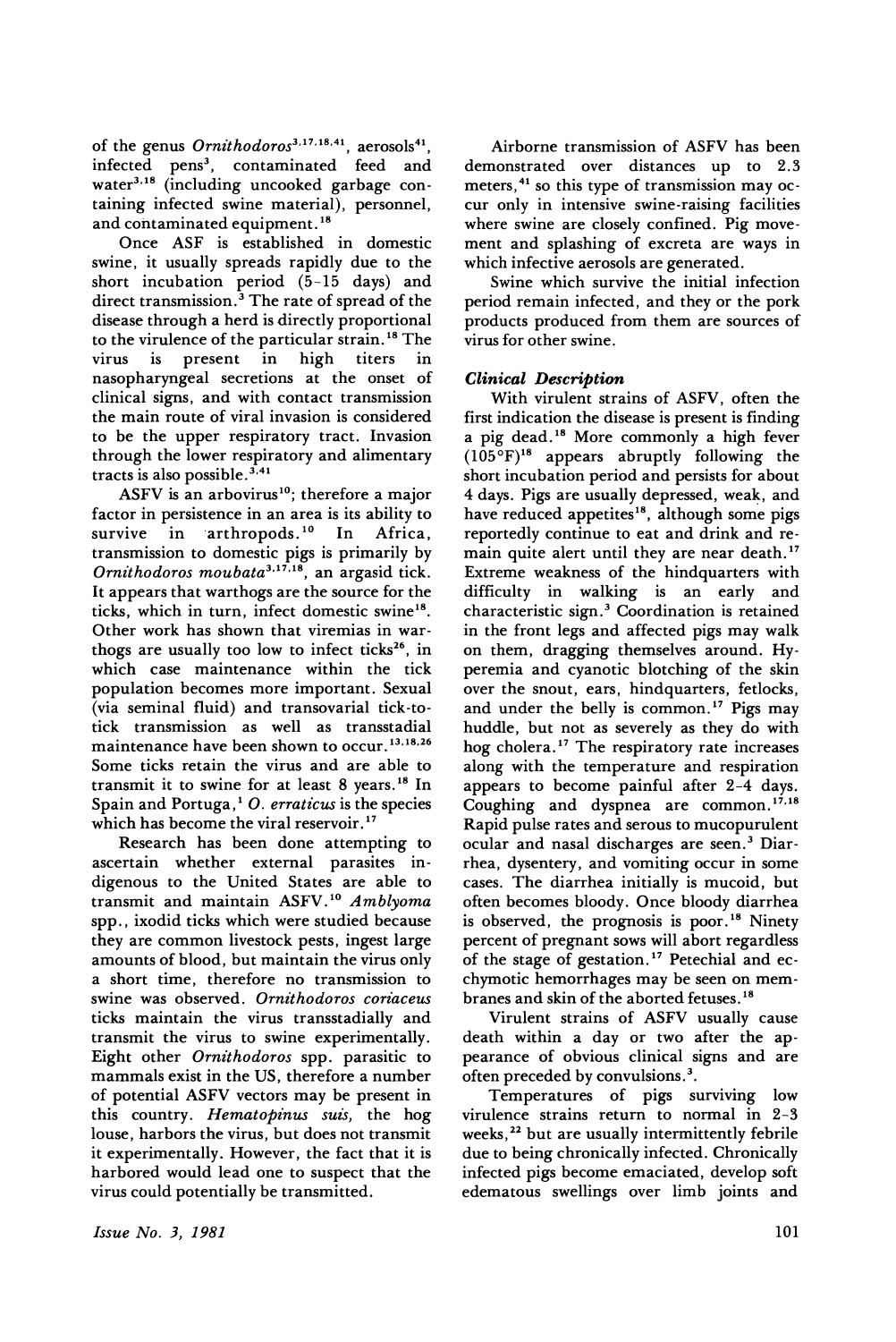under the mandible, and often have a chronic cough.<sup>3,18</sup>

No clinical signs are seen in the reservoir species, but they remain carriers for life.

Clinical pathology studies show a 40-50% decrease in the total WBC count by the fourth day of fever,<sup>3</sup> but it usually returns to normal levels a few days later if the pigs survive.<sup>22</sup> A pronounced lymphopenia is the primary cause of the leucopenia.<sup>3,40</sup> Controversy exists over whether B cell or T cell lymphocyte numbers are reduced the most.<sup>28,39</sup> The reason for this discrepancy is not known, but possibly different strains of the virus have varying effects on different lymphocyte populations. Despite this quantitative reduction of lymphocytes, the response to mitogens is unaffected in the remaining lymphocytes.<sup>39</sup> It is unusual that these responses apparently remain unaffected with a virus which affect the RES.

Despite the severe lymphopenia, the immune system of chronically infected pigs apparently remains intact. <sup>24</sup> Proof of an intact humoral immune system comes from the fact that concurrent inoculation with ASFV and Foot-and-mouth disease virus results in antibody production against FMDV. <sup>39</sup> An intact cell-mediated immune system is demonstrated by the development of delayed hypersensitivity to Mycobacterial antigen (a CMI response) in ASFV-infected pigs. <sup>30</sup>

A neutrophilia occurs due to an increase in juvenile neutrophils, indicating a severe inflammatory reaction.<sup>3,40</sup> Neutrophil function also apparently remains normal.<sup>28</sup>

In pigs surviving more than 6-7 days, serum antibody levels drop, but later rise again. This may be due to IgM production initially with the second rise due to IgG production. <sup>38</sup> Chronically infected pigs show a hypergammaglobulinemia. <sup>18</sup> There appears to be a high degree of similarity in the clinical pictures seen with the various strains of ASF, the differences being a matter of degree of signs, with the most virulent strains causing the most marked signs. <sup>18</sup>

# *Pathogenesis*

The pathogenesis of ASF is complex and is not yet fully understood.

Following contact infection, the main route of viral invasion is considered to be the upper respiratory tract.<sup>3,41</sup> The virus replicates in the regional lymph nodes prior to generalized viremia which occurs 48-72 hours post-infection. <sup>3</sup> Pigs also begin shedding the virus at this time.

Following injection by ticks, the virus quickly infects macrophages and reticular cells of the lymphatic tissues, multiplying to high titers in these cells before they undergo lysis.<sup>18</sup>

After 1-3 days of infection, high virus titers exist in tissues containing a large RE component, such as the tonsils, lymph nodes, spleen, liver, and bone marrow.<sup>4</sup> The most visibly affected cells are the vascular endothelial cells which results in hemorrhage, serious exudate, infarction, and edema throughout the body. $3$ 

Swine macrophages derived from blood monocytes are apparently the primary target cells for ASFV replication.<sup>9,13</sup> The virus produces no detectable effect on macrophages from humans, rabbits, guinea pigs, and rats. The reasons for resistance in these species is not known. 6,9

Pigs show a poor but unique immunological repsonse to ASFV. <sup>40</sup> The response is poorly understood and presents several anomalies, one of which is the failure to demonstrate neutralizing antibody even though complement-fixing, precipitating, and hemagglutination-inhibition antibodies are readily detectable. <sup>39</sup> Apparently pigs are able to produce antibodies against some parts of the virus, but not against the virulence factor. Although here, too, conflicting evidence exists since a parallel is observed between gammaglobulin and antibody levels and the resolution or recurrence of fever, suggesting that some neutralizing antibody must have been formed to stop further viral replication.<sup>6</sup> Also, swine that survive ASF infection or have been infected with attenuated virus often resist challenge with the homologous strains.<sup>4,34</sup>

Available evidence indicates that true recovery from ASF does not occur. <sup>25</sup> Resistance of surviving pigs to subsequent exposure may depend on a persisting infection rather than the persistence of circulating antibodies. This condition of infection-immunity is known as premunition.<sup>7</sup> The virus persists in the macrophage in the long-term carrier state,<sup>37</sup> hence, this may be where the virus takes refuge when and if neutralizing antibodies are present. The reason ASF- immune pigs are unble to inactivate and eliminate the virus is unknown. It has been sug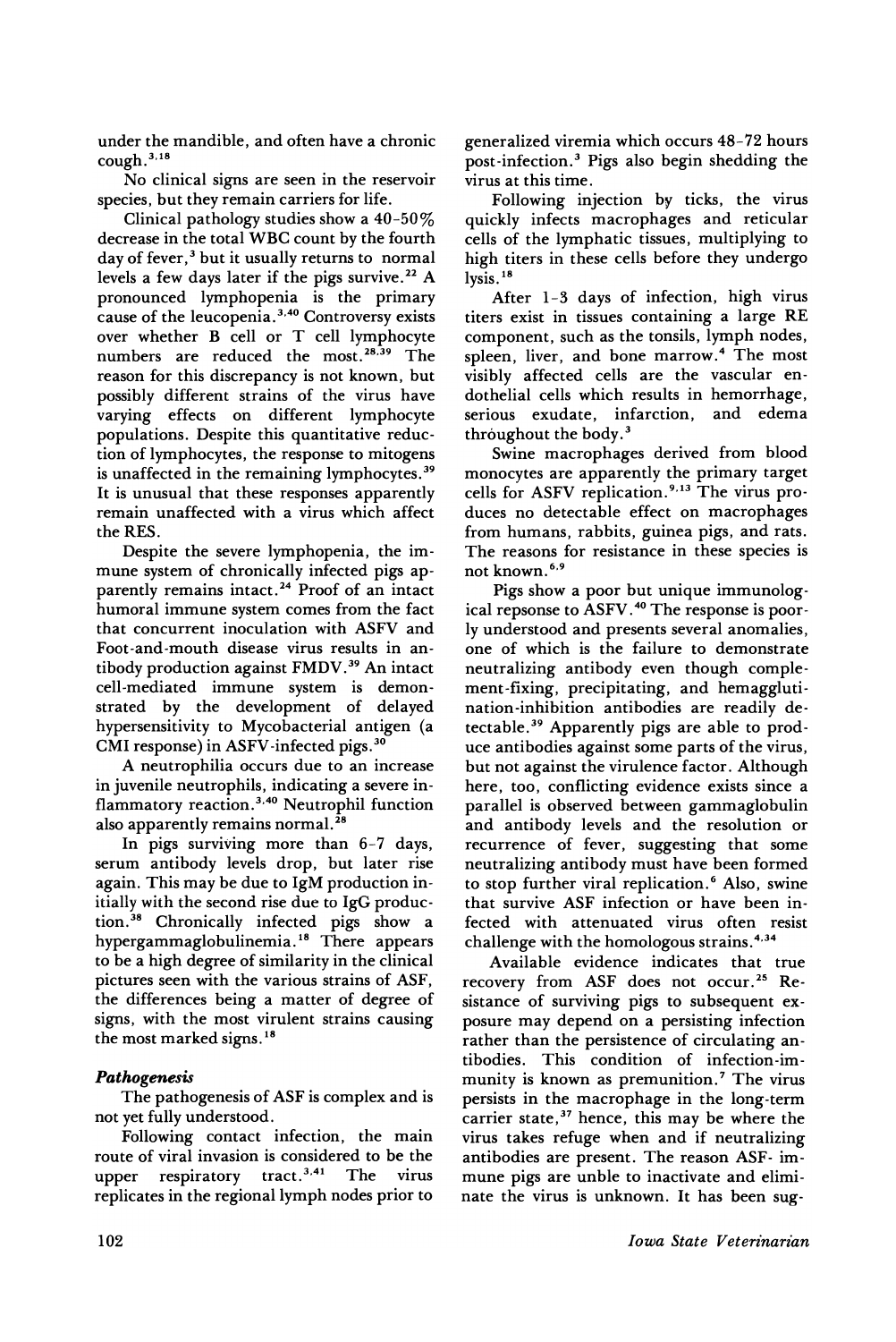gested that the complex nature of the virus may have something to do with the inability of pigs to produce neutralizing antibodies. 4.13

Delayed hypersensitivity reaction to ASFV antigen is believed to be the pathogenesis of most of the chronic signs of ASF. <sup>39</sup> The chronic penumonia is believed to be due to the formation of insoluble antigen-antibody complexes in the alveoli.<sup>23</sup> A similar mechanism might be responsible for the subcutaneous swellings over leg joints, fibrinous pericarditis, and ulceration of the skin observed in chronically infected pigs.

Interferon apparently does not play a role in preventing the initial infection or maintaining persistence. <sup>37</sup>

The fact that the macrophage is the target cell for ASFV along with the immunological repsonse of chronically infected swine classes ASFV with a series of viruses (lymphocytic choriomeningitis, Aleutian disease, equine infectious anemia, and lactate dehydrogenase virus) which produce persistent infections, preferentially replicate in macrophages, and in chronically infected animals produce nonneutralizing antibodies. 9

#### *Necropsy Findings*

The damage done to the endothelial cells lining the blood vascular system is responsible for most of the leisons observed at necropsy.8 In general, the severity of the lesions is directly proportional to the amount of damage done to the circulatory system. In acute, severe ASF, lesions are marked, whereas in subacute, chronic or inapparent forms, lesions may be minor to absent. <sup>18</sup>

Ascites, hemoperitoneum, hydrothorax, and hydropericardium are often noted upon opening the carcass. 18.19

Severe necrosis of lymphoid tissue is a prominent early feature of ASF. <sup>40</sup> Lymph nodes, especially the hepatogastric node, $^{22}$  are the most frequent sites for hemorrhage and edema. Most affected nodes are 2-4 times normal size. They may have subcapsular hemorrhages, infarcts, or may be hemorrhagic to the point of resembling hematomas. <sup>18</sup> The spleen, which contains the highest concentration of cells containing viral antigen,<sup>4</sup> is enlarged in 50% of ASF cases and may be up to 4 times its normal size. $17,22$ Splenic infarcts seen on the surface are indistinguishable from those seen in hog cholera. <sup>17</sup>

Petechial and ecchymotic hemorrhages are evident on the pleural surfaces of the lung. <sup>18</sup> Interlobular septae are prominent, and the lungs do not collapse when the thorax is opened. Focal blanched lobules are seen on the surface due to internal pressure forcing blood from them. Occasionally fibrous adhesions form between the lungs and thoracic wall.<sup>18</sup>

The pericardial sac may become thickened and opaque. Petechial and ecchymotic hemorrhages occur on the epicardium and endocardium. <sup>18</sup>

Petechial and ecchymotic hemorrhages may occur on the diaphragm. <sup>18</sup>

The liver is congested and swollen with a mottled or diffusely darkened surface. <sup>18</sup>

Edema may be marked in the wall of the gallbladder, and its blood vessels may be severely engorged. It often contains a mixture of blood and bile containing enough fibrin to cause clotting of the mixture. 18,22

The kidneys are usually congested and hemorrhagic. Petechiae on the serosal and cut surfaces are most common, but they may resemble large hematomas in the sublumbar region. In these cases, a layer of clotted blood about 6mm thick appears to encircle the kidney either inside or outside of the renal capsule. <sup>18</sup> Petechiae are often seen in the urinary bladder with virulent strains.

Since pigs often continue to eat until late in the course of the disease, they usually have ingesta in their stomachs. Some cases show a gastritis manifested by a bright red fundus.

Segments of the small intestine are occasionally hemorrhagic, but it is usually normal except for occasional petechial and eccymotic hemorrhages in the mucosa and around blood vessels. Peyer's patches may be edematous and necrotic.<sup>17</sup> Congestion and petechial to ecchymatic hemorrhages are more common in the large intestine than the small intestine. Ulceration of the large intestine may be seen with the more virulent strains. In 10-20% of cases, the colon contains large amounts of blood mixed with ingesta. These pigs usually have bloody diarrhea before death.<sup>1</sup>

Brain lesions are found in cases caused by highly virulent strains. Lymphoid infiltration, hemorrhage, and degenerative changes are seen in the meninges and blood vessels going into the CNS tissue. <sup>18</sup>

Microscopic lesions, which are most pronounced in the spleen, lymph nodes, lungs,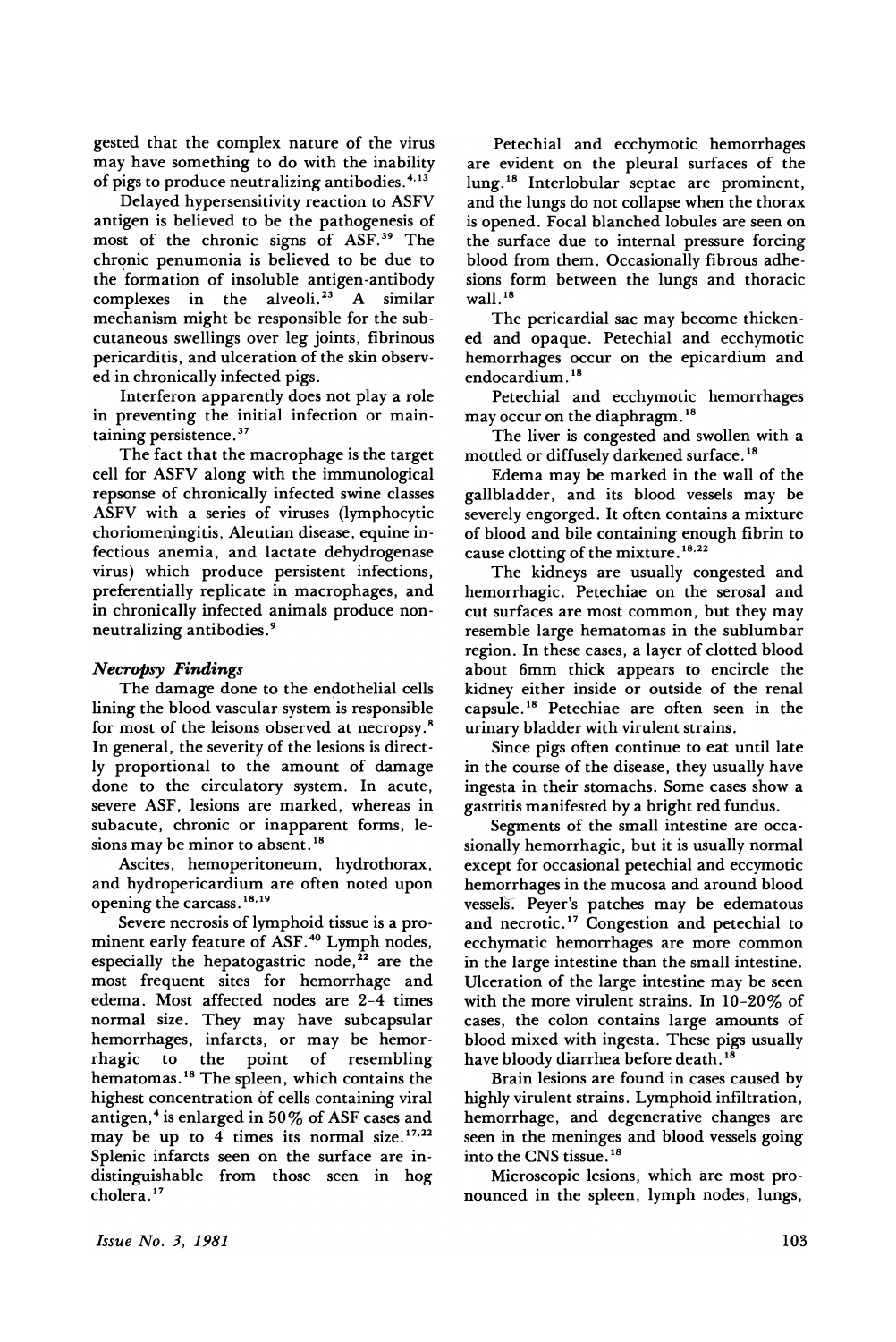and liver, consist of pyknosis, karyorrhexis, karyolysis, edema, and hemorrhage. <sup>18</sup>

Lesions of chronic ASF include pleuritis, pericarditis, pneumonia (which may resemble the caseous lesions of tuberculosis), and hyperplasia of the lymph nodes. 4.13.18.22

# *Diagnosis*

Due to the potentially rapid spread of ASF in a virgin area, accurate and rapid diagnoses must be made on suspected cases. Clinical signs and necropsy findings should lead one to suspect ASF.

A list of differential diagnoses could include hog cholera, salmonellosis, erysipelas, listeriosis, mycoplasmosis, pigweed (Amaranthus retroflexus) poisoning, and lamb's quarter *(Chenopodium album)* poisoning.2.18.19 Hog cholera can be ruled out by inoculation of 10 ml of a hog cholera antiserum-treated 10% suspension of spleen, lymph node or whole blood from the suspected case into known ASF-susceptible pigs.18.2o.21 Salmonellosis and acute erysipelas can be ruled out by repeated negative bacterial cultures and by treating the 10% tissue suspension with antibiotics. Listeriosis, mycoplasmosis, and pasteurellosis may all produce some signs similar to ASF, but can be differentiated from ASF at necropsy. The peri-renal edema and hemorrhage caused by pigweed and lamb's quarter poisoning may resemble that caused by ASF, but the absence of other lesions will rule them out. <sup>19</sup>

If ASF cannot absolutely be ruled out, laboratory confirmation is imperative.<sup>18</sup>

By its nature, culture and assay of the virus on primary pig leucocytes or bone marrow culture will always be the most reliable test available, but by the time tissue cultures are prepared, inoculated, and read, the assay takes 7-10 days.<sup>5,37</sup> A number of serological tests have been developed which provide faster results. Originally all ASFV isolates were hemadsorbing, therefore the hemagglutination inhibition (HAl) test was used as the diagnostic test for ASF. Now many nonhemadsorbing strains have appeared and the HAl test is no longer used extensively. <sup>34</sup> Other serological tests that have been developed include immunoelectroosmophoresis (IEOP),25.38 reverse radial immunodiffusion  $(RRID)^{25,38}$  radio-immunoassay  $(RIA)^{5,38}$ agar gel diffusion precipitation (AGDP),<sup>25,31</sup> complement fixation  $(CF)^{32}$  indirect immunofluorescence  $(IFI)$ ,  $^{25,32}$  direct immunofluorescence (IFD)<sup>18</sup> and enzyme-linked immunosorbent assay (ELISA).<sup>1,12,36</sup>

The IEOP, RRID, CF, and AGDP tests all have the disadvantage of lower sensitivity than other available tests. However, RRID is a rapid test (18 hours) and lends itself well to field use. <sup>25</sup>

IFD has a low sensitivity in low virulence forms of ASF due to the relatively low number of virus particles. <sup>18</sup>

RIA has the advantage of early antibody detection (3-4 days post-inoculation), sensitivity, speed (5 hours) and large-scale testing. 5.38

IFI is sensitive and allows visualization of the distribution of fluorescence within cells which lends support to other serological tests.<sup>13</sup>

The recently developed ELISA test, however, appears to be the test of choice for ASF. It is sensitive, specific, rapid (24 hours), inexpensive, feasible with modest equipment, and lends itself well to large-scale testing. The test can be modified to detect classes of immunoglobulins, therefore detection of large amounts of IgM might indicate a recent infection. <sup>11</sup> A disadvantage of the ELISA test is the occurrence of some false positive tests due to the high sensitivity of the test. For this reason, all positive sera should be retested with another fairly specific test such as IFI. <sup>13</sup> False negative tests are not seen with the ELISA test. <sup>11</sup>

The procedure of using the ELISA test followed by IFI is currently being used in the Dominican Republic with excellent results. <sup>11</sup>

Except for the HAl test, all strains of ASFV apparently cross-react extensively in the serologic tests. <sup>5</sup>

# *Treatment and Control*

Since ASF is a viral disease, no effective therapy exists to cure infected pigs. Good husbandry and supportive therapy may lower the mortality rate,<sup>18</sup> but since surviving pigs usually become chronically infected, they do not perform well and serve as possible sources of infection for other pigs.

Numerous unsuccessful attempts have been made to produce vaccines against ASF. 4.6.7.16 Killed vaccines confer almost no protection against virulent virus.<sup>7</sup> Attenuated live virus vaccines may show some transitory protection, but many pigs will show post-vac-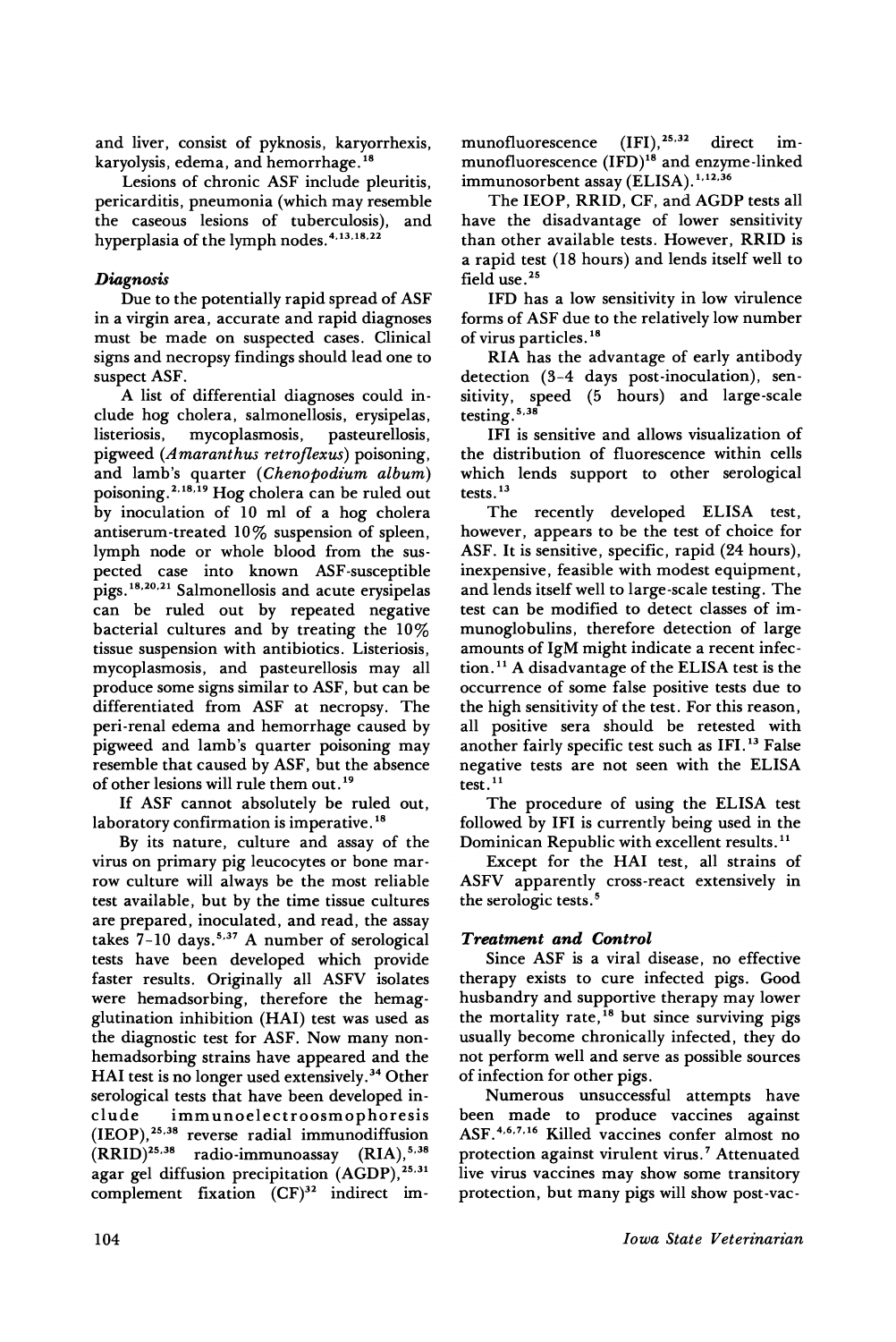cinal reactions including pneumonia, skin ulcers, pericarditis, and disturbances of locomotion. <sup>16</sup> The attenuated virus may revert to live virulent virus<sup>13</sup> as evidenced in Portugal where 500,000 pigs were vaccinated with an attenuated virus, after which 20% of them died with pulmonary lesions from which

the virus was isolated.<sup>6</sup><br>Efforts are un are underway to develop temperature sensitive mutant strains for use in vaccines.<sup>1</sup> Genetic engineering may result in viral antigen free of virulent material. However, the development of a subunit vaccine will be more difficult than for other diseases due to the complex enzyme system of ASFV. <sup>13</sup>

Consequently, the only course of action open at this time is slaughter of all infected and exposed swine followed by disinfection of contaminated premises. 3,8 Lipid solvents are effective against the virus due to the lipid envelope surrounding it.<sup>14</sup> The ortho-phenyl phenol compounds such as One-Stroke Environ<sup>a</sup> appear to be the most effective.<sup>13,17</sup> Other disinfectants which have been used with varying success are 2% sodium hydroxide,<sup>8</sup> iodine compounds,<sup>13</sup> and fluorocarbons.4 Following disinfection, a threemonth waiting period must elapse after which susceptible "sentinel" pigs are brought onto the premises. <sup>29</sup> If these pigs remain healthy for three months, the premises is considered free of the virus.

Attention must also be given to preventing virus transmission to other premises in the area. Adequate, systematic cleaning and disinfecting buildings, equipment, vehicles, and clothing must be done to prevent indirect transmission.<sup>15</sup> Veterinarians, feedmen, and other service personnel who visit many farms must be especially careful.<sup>17</sup> Sewage water must be handled properly to guarantee that it will not be a vehicle of contagion to other area swine farms.<sup>15</sup> Destruction of parasites which could potentially transmit or be a reservoir of the virus must be considered. Garbage should not be fed to swine or should be thoroughly cooked to inactivate the virus before it is fed.

Immediate and exact reporting of suspected cases of ASF is essential. Swine owner participation will be enhanced by educating them about the disease and by rapid and fair indemnification for slaughtered animals.<sup>15,21</sup>

The major impediments to controlling ASF are: 1) the lack of a safe and effective

vaccine, 2) the emergence of virus strains that produce subacute, chornic, and subclinical infections, and 3) the possible establishment of virus reservoirs in tick populations. 1

#### *Conclusions*

The recent influx of refugees from Cuba and Haiti along with the active Caribbean tourist trade increase the threat of the introduction of ASF into the United States. Fishermen from Caribbean islands are known to carry live pigs and pork products on board. Large amounts of pork products have been confiscated from legal and illegal immigrants and destroyed.<sup>19</sup>

All necessary and possible steps to prevent the entrance of ASF into the US must be taken, because a low virulence form could become widespread before it is diagnosed. The estimated cost of eradicating an outbreak, depending on the size, is between 7.5 million and 558.6 million dollars. <sup>18</sup> If eradication efforts failed, the cost to US consumers would be about 2 billion dollars the first year. <sup>18</sup> The fact that ASF has not become established in more continental European countries is evidence that it can be controlled and eradicated.

The first line of defense against ASF lies at the US borders, and consists of maintaining strict surveillence at seaports, airports, and land border crossings.<sup>29</sup> All pork products (except government imports) and pork-containing garbage should be confiscated and destroyed or thoroughly cooked before being fed to swine. The Office International des Epizooties (OlE) has published a set of zoosanitary rules recommended for international trade of live swine and pork products to reduce the chance of international spread of  $ASF.<sup>21</sup>$ 

The secondary line of defense lies in other countries of the Western Hemisphere.<sup>29</sup> If ASF can be eradicated from nearby countries, it will lessen the chance of the disease entering the US. For this reason, the US declared states of emergency disease situations in Haiti and the Dominican Republic to allow the US to aid in the ASF eradication programs. <sup>43</sup>

The US Department of Agriculture has an emergency plan which can be pressed into action immediately should ASF enter the country.29 Other current USDA work includes studying species of American ticks which might act as ASFV reservoirs, attempts to grow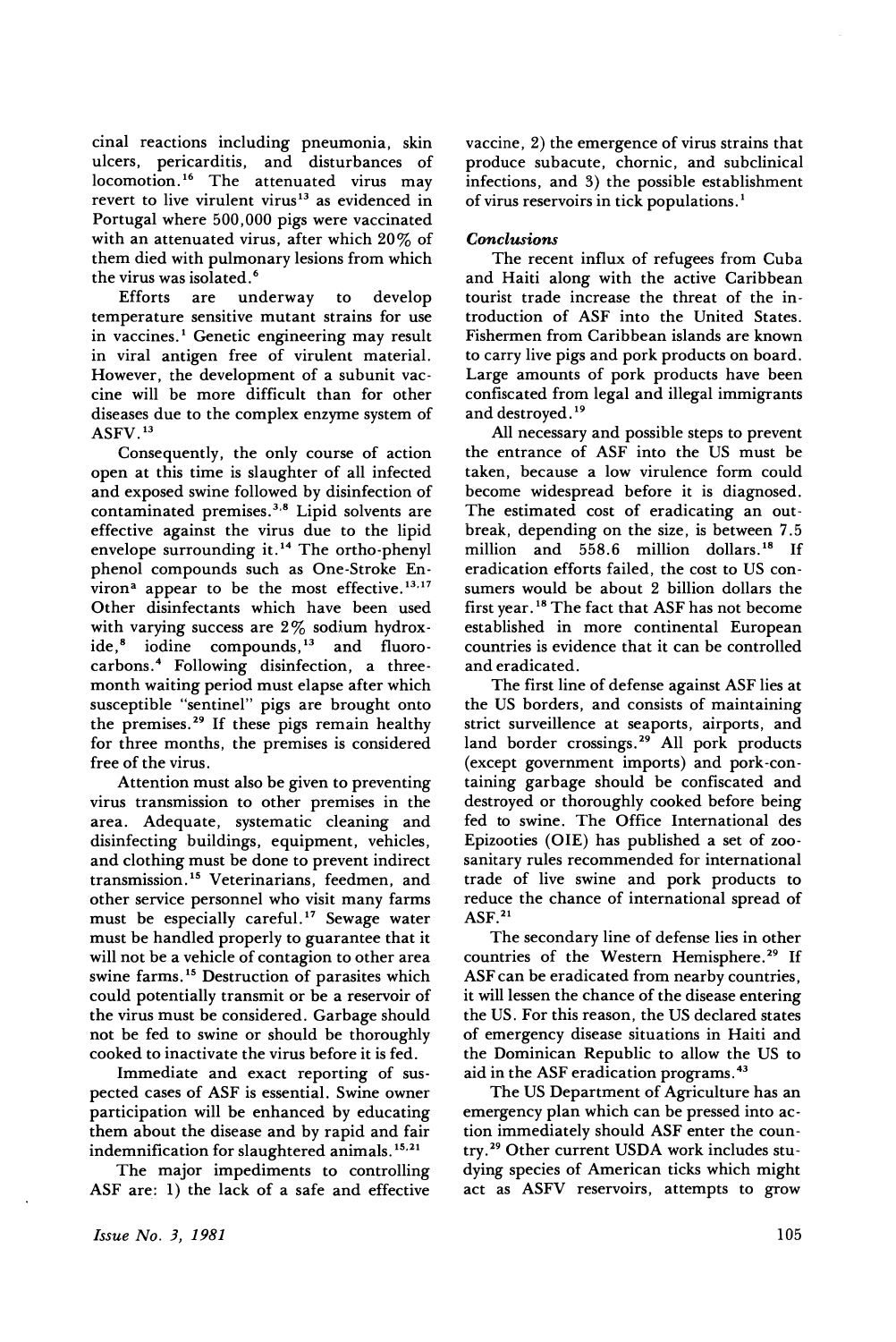ASFV in cell lines of mosquitoes and ticks, and further work on the immunobiology of ASFV.<sup>1</sup>

Given the speed and ease of travel in today's world, the probability that ASF will be introduced into the US is very high. We cannot talk in terms of "if" ASF arrives, but "when" it arrives, and we must be ready when it does.

#### **REFERENCES**

- 1. African swine fever Newsletter No. 11. Food and Agriculture Organization of the United Nations. July 1980.
- 2. African swine fever (ASF) status report. Foreign Animal Disease Report. October 1979.
- 3. Blood DC, Henderson JA, Radostits OM: Veterinary Medicine. 6th ed. Philadelphia, Lea & Fabiger, 1979 pp 595-598.<br>4. Coggin L:
- African swine fever. Pathogenesis.
- Progress in Medical ViroI18:48-63, 1974. 5. Crowther jR, Wardley RD, Wilkinson PF: Solid-phase radio-immunoassay techniques for the detection of African swine fever antigen and antibody. J of Hygiene 83:353-361,1979.
- 6. DeBoer CJ, Pan IC, Hess WR: Immunology of African swine fever. J Am Vet Med Assoc. 160:528-532, 1972.
- 7. DeTray DE: Persistence of viremia and immunity in African swine fever. Am J Vet Res 18:811-815, 1957.
- 8. Englert HK: Swine fever, African, in Wamberg K, McPhearson EA (ed.): Veterinary Encyclopedia, Vol. 4 Copenhagen, Medical Book Co, 1968, pp 2137-2138.
- 9. Enjuanes L, Cubero I, Vinuela E: Sensitivity of macrophages from different species to African swine fever virus. j of Gen ViroI34:455-463, 1977.
- 10. Grooc.ock CM, Hess WR, Glodney WF: Experimental transmission of African swine fever virus by *Ornithodoros coriaceus*, an argasid tick indigenous to the United States. Am J Vet Res 41:591-594,1980.
- 11. Hamdy FM, Colgrove GS, de Rodriguez EM, Snyder<br>ML, Stewart WC: Field evaluation of enzyme-linked immunosorbent assay for detection of antibody to<br>African swine fever virus. Am J Vet Res swine fever virus. Am J
- 42:1441-1443, 1981.<br>12. Hamdy FM, Dardiri AH: Enzyme-linked 12. Hamdy FM, Dardiri AH: Enzyme-linked<br>immunosorbent assay for the diagnosis of African swine fever. Vet Rec 105:445-446, 1979.
- 13. Hess WR: Personal communication, 1981.
- 14. Hess WR: African swine fever virus, in von Herausgegeben (ed.): Virology Monographs. New York, Wien, Springer-Verlag, 1971, pp. 1-33.
- 15. International meeting on problems posed by African<br>swine fever, Avila (Spain) 7-9, March 1978, (Conclusions and recommendations), Bull Off Int Epizoot 89: 41-44, 1978.
- 16. Malmquist WA: Serologic and immunologic studies with African swine fever virus. Am J Vet Sci
- 24:1445-1458,1963. 17. McDaniel HA: African swine fever, in Howard JL (ed.): Current Veterinary Therapy Food Animal Practice. Philadelphia, London, Toronto, WB Saunders Co., 1981, pp 563-566.<br>18. McDaniel HA: African swine fever, in Leman AD,
- 16. McDaniel HA: African swine fever, in Leman AD GIOCK RD, Mengeling WL, Penny RHC, SCHOOL E, Straw B (ed.): Diseases of Swine, 5th ed. Ames, Iowa State University Press, 1981, pp 237-243.
- 19. McVicar JW, Mebus CA, Becker HN, Belden RC, Gibbs RPJ: Induced African swine fever in feral pigs. Am Vet Med Assoc 179:441-446, 1981.
- 20. Mebus CA,Dardiri AH: Additional characteristics of disease caused by the African swine fever viruses isolated from Brazil and the Dominican Republic. Proceedings. 83rd Annu Meet, US Anim Health Assoc: 27-239, 1979.
- 21. Mebus CA, Dardiri AH, Hamdy FM, Ferris DH, Hess WR, Callis JJ: Arrangements recommended by the Office International des Epizooties for the control of classical swine fever and of African swine fever. Bull Off Int Epizoot 87:70-130, 1977.
- 22. Mebus CA, Dardiri AH, Hamdy FM, Ferris OH, Hess WR, Callis JJ: Some characteristics of African swine fever viruses isolated from Brazil and the<br>Dominican Republic, Proceedings, 82nd Annu Dominican Republic. Proceedings. 82nd Meet, US Anim Health Assoc, 232-236, 1978.
- 23. Pan IC, Moulton jE, Hess WR: Immunofluorescent studies on chronic pneumonia in swine with experimentally induced African swine fever. Am J Vet Res 36:379-386, 1975.
- 24. Pan IC, Shimizu M, Hess WR: Replication of African swine fever virus in cell cultures. Am J Vet Res 41: 1357-1367, 1980.
- 25. Pan IC, Trautman R, Hess WR, DeBoer Cj, Tessler j, Ordas A, Sanchez-Botija C, Oveir J, Sanchez MC: African swine fever: comparison of four serotests on procine serums in Spain. Am J Vet Res 35:787-790, 1974.<br>26. Plowright W,
- 26. Plowright W, Perry CT, Greig A: Sexual transmission of African swine fever virus in the tick *Ornz"thodoros moubata porcz"nus.* Res in Vet Sci 17:106-113,1974.
- 27. Reichard RE: African swine fever in the Americas. Proceedings. 82nd Annu Meet, US Anim Health Assoc, 226-231, 1978.
- Sanchez-Vizcaino JM, Slauson DO, Ruiz-Gonzolvo F, Valero F: Lymphocyte function and cell-mediated mmunity in pigs with experimentally induced African swine fever. Am J Vet Res 42:1335-1341, 1981.
- 29. Sebrechts M: Caribbean nation kills all its hogs. News Feature US Dept of Agriculture. Oct 3, 1980.
- 30. Shimizu M, Pan IC, Hess WR: Cellular immunity demonstrated in pigs affected with African swine fever. Am J Vet Res 38:27-31,1977.
- 31. Simpson VR, Drager N: African swine fever antibody detection in warthogs. Vet Rec 105:61, 1979.<br>32. Solana
- 32. Solana A, Ordas A: Adaptation of the complement-fixation microtechnique to the study of African swine fever. Bull Off Int Epizoot 91:559-577, 1979.
- 33. Tabares E, Marcotegni MA, Fernadez M, Sanchez-Botija C: Proteins specified by African<br>swine fever virus. I. Analysis of viral structural prowhile fever virus. 1. Analysis of viral structural pro-<br>teins and antigenic properties. Arch of Virol<br>66:107-117, 1980.
- 34. Thomson GR, Gainaru MD, van Dellen AF: African swine fever. Pathogenicity and immunogenicity of two non-hemadsorbing viruses. Onderspoort J vet<br>Res 46.140.154.1070 Res 46:149-154,1979.
- 35. Van Sickle J: African swine fever plan readied for Haiti. National Hog Farm: 26:9, 1981.<br>36. Wardley RC, Abu-Elzein EME, Crowther JR,
- 36. Wardley RC, Abu-Elzein EME, Crowther JR,<br>Wilkinson PJ: A solid-phase enzyme-linked immunosorbent assay for the detection of Arican swine<br>fever virus antigen and antibody. J of Hygiene<br>93.363 360 1070 83:363-369, 1979.<br>37. Wardley RC, Hamilton F, Wilkinson PJ: The
- replication of virulent and attenuated strains of replication of virulent and attenuated strains of African swine fever in porcine macrophages. Arch of<br>Virol 61.917–995–1070 ViroI61:217-225, 1979.